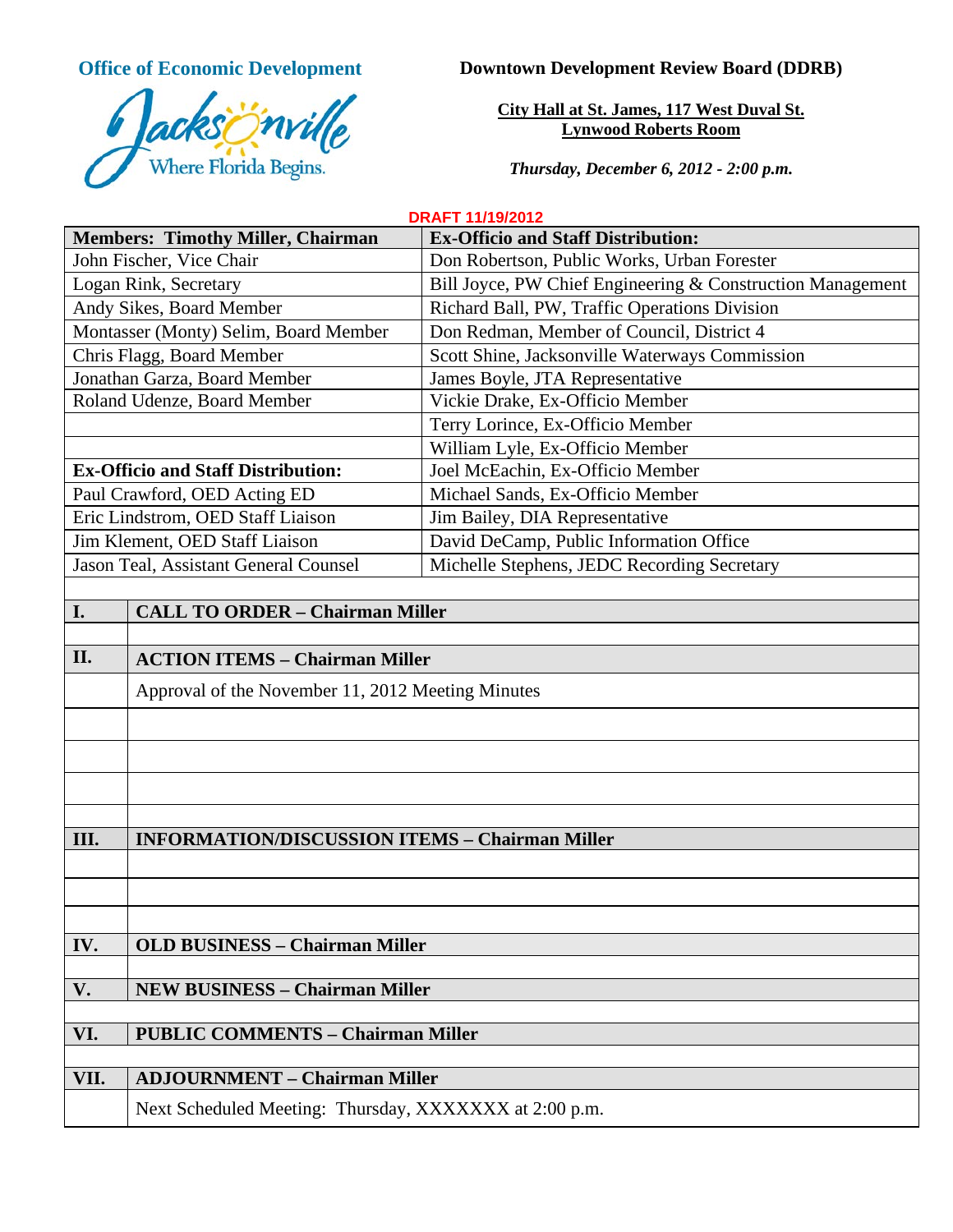

**Office of Economic Development**<br> **Downtown Development Review Board (DDRB) City Hall at St. James 1st Floor, Committee Room B**

*Thursday, December 6, 2012 – 2 p.m.*

#### *MEETING* **MINUTES**

**Board Members Present:** Chairman T. Miller, A. Sikes, C. Flagg, R. Udenze, and J. Fischer, M. Selim and L. Rink

**Board Members Not Present:** J. Garza

**OED Staff Present:** Paul Crawford, Acting Executive Director; Jim Klement, Staff Liaison; Eric Lindstrom, Staff Liaison; and Michelle Stephens, Recording Secretary

**Representing Office of General Counsel:** Jason Gabriel

#### **I. CALL TO ORDER**

Chairman Miller called the meeting to order at approximately 2:08 p.m.

#### **II. ACTION ITEMS**

APPROVAL OF THE OCTOBER 11, 2012 DDRB MEETING MINUTES

## **THE OCTOBER 11, 2012 DDRB MEETING MINUTES WERE APPROVED UNANIMOUSLY 8-0.**

Chairman Miller advised that since the information/discussion item on the agenda "DDRB 2010- 001, Pedestrian Bridge connecting the Duval County Unified Courthouse Facility" would be a brief presentation they were moving the item for information purposes only before the action items on the agenda.

For the record, Chairman Miller advised that he has had a conversation with Jim Robinson, Director of Public Works for the City of Jacksonville regarding the proposed pedestrian bridge. Board member Sikes advised that he would abstain from voting on the Baptist Medical Center Wayfinding signage project due to a conflict of interest (works for Baptist Medical Center). Board member Udenze advised that he would participate in comments, but abstain from voting on the Riverside YMCA and Parador projects due to a conflict of interest (works for the Haskell Company).

As follow up from the October 11, 2012 DDRB meeting, Mr. Tom Goldsbury with the City of Jacksonville, Public Works Department provided a revised sketch and review of the proposed pedestrian bridge connecting the Duval County Courthouse facility. Mr. Doug McKenzie, Architect with AECOM for the project was also present. It was noted that the bridge presented today has open windows, different finishes, and less glass adding that the cost difference between the design shown today and the design shown at the October 2012 DDRB meeting is an approximate savings of \$400,000 to \$500,000.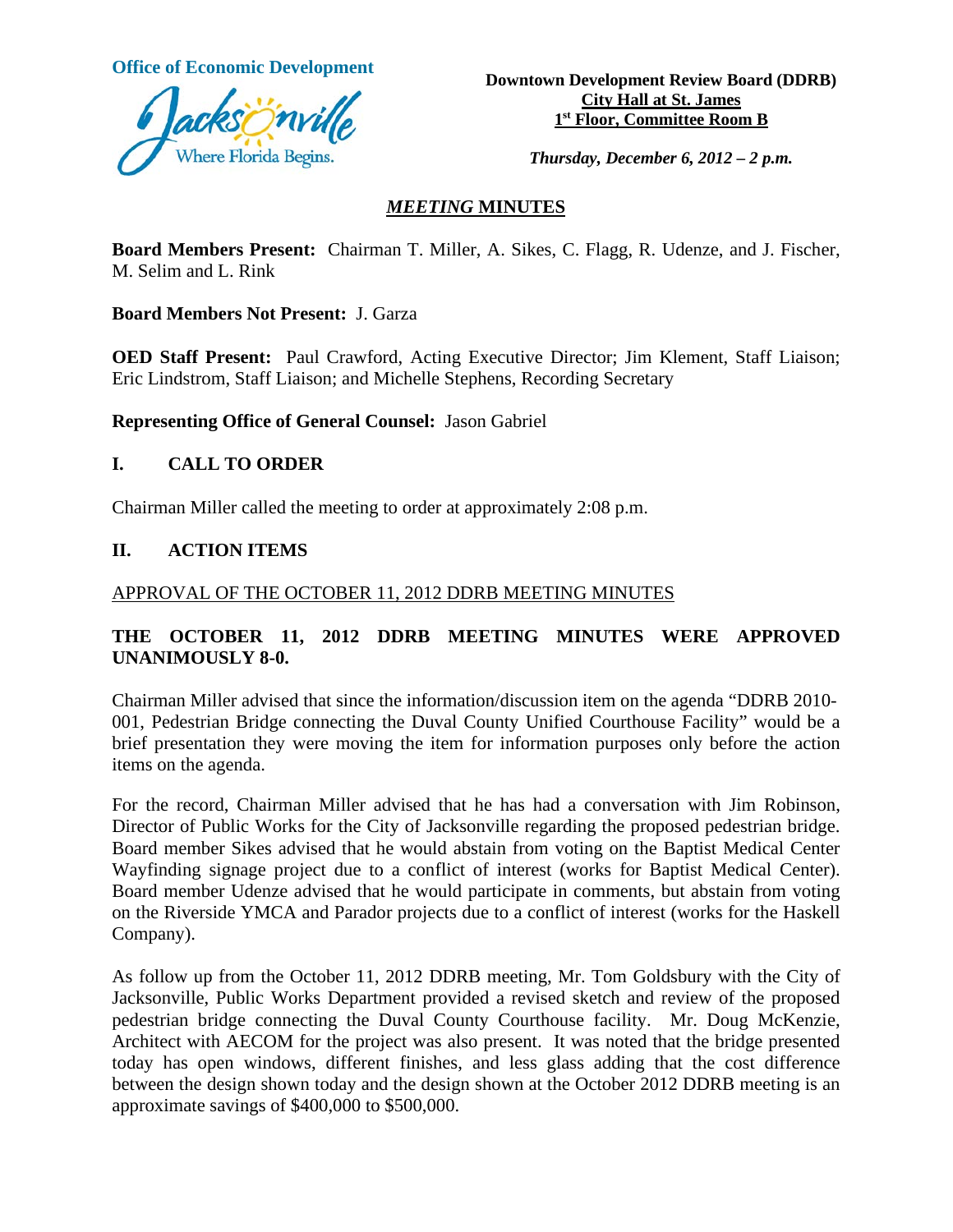Downtown Development Review Board (DDRB) November 1, 2012 Page 2 of 10

The following were relative comments from the Board:

- The bridge needs to be a background element (not dressed up)
- The board overall did not care for the white banding (makes the bridge stand out more) suggesting that if the banding is the same color as the rest of the bridge it may be acceptable (as shown today appeared a different color)
- The board overall suggested something different for the circles on the bridge maybe more subtle to not draw more attention to the bridge
- Referring to the open windows cautioned about birds getting into the space and potentially making a mess

# DDRB 2012-011, BAPTIST MEDICAL CENTER WAYFINDING SIGNAGE – REQUEST FOR SPECIAL SIGN EXCEPTION

Mr. Klement reviewed the project report dated November 1, 2012. He introduced Mr. Paul Singletary with Baptist Health and Ms. Melody Husk, Baptist Health Vice President of Corporate Communication who together explained the Baptist Health system standards and provided an overview of the project.

There were no adverse comments from the Board.

**A MOTION WAS MADE BY BOARD MEMBER FISCHER AND SECONDED BY BOARD MEMBER FLAGG GRANTING APPROVAL OF THE BAPTIST MEDICAL CENTER WAYFINDING SIGN EXCEPTION AS PRESENTED AT THE NOVEMBER 1, 2012 DDRB MEETING AND AS NOTED BELOW. THE MOTION PASSED UNANIMOUSLY 7-0-1 (BOARD MEMBER SIKES ABSTAINED FROM VOTING).** 

- **1. Three flag signs on the surface parking lot frontage of Prudential Drive,**
- **2. One overhead sign and one informational directory monument sign on the surface parking lot frontage of San Marco Boulevard,**
- **3. Two flag signs leaving surface parking, one flag sign directing traffic to parking garages on Palm Avenue and Gary Street, and one parking garage building "coin" identification sign on the Palm Avenue frontage,**
- **4. One directional sign attached to the "power supply building" and the adjacent parking garage located over an internal vehicle route, and**
- **5. Two Wayfinding signs using the COJ Wayfinding Signs standards, referenced as VSP 105 and VSP 108, one on Prudential Drive, East of San Marco Boulevard and one on San Marco Boulevard north of Gary Street. The location, design, and installation coordinated with OED staff.**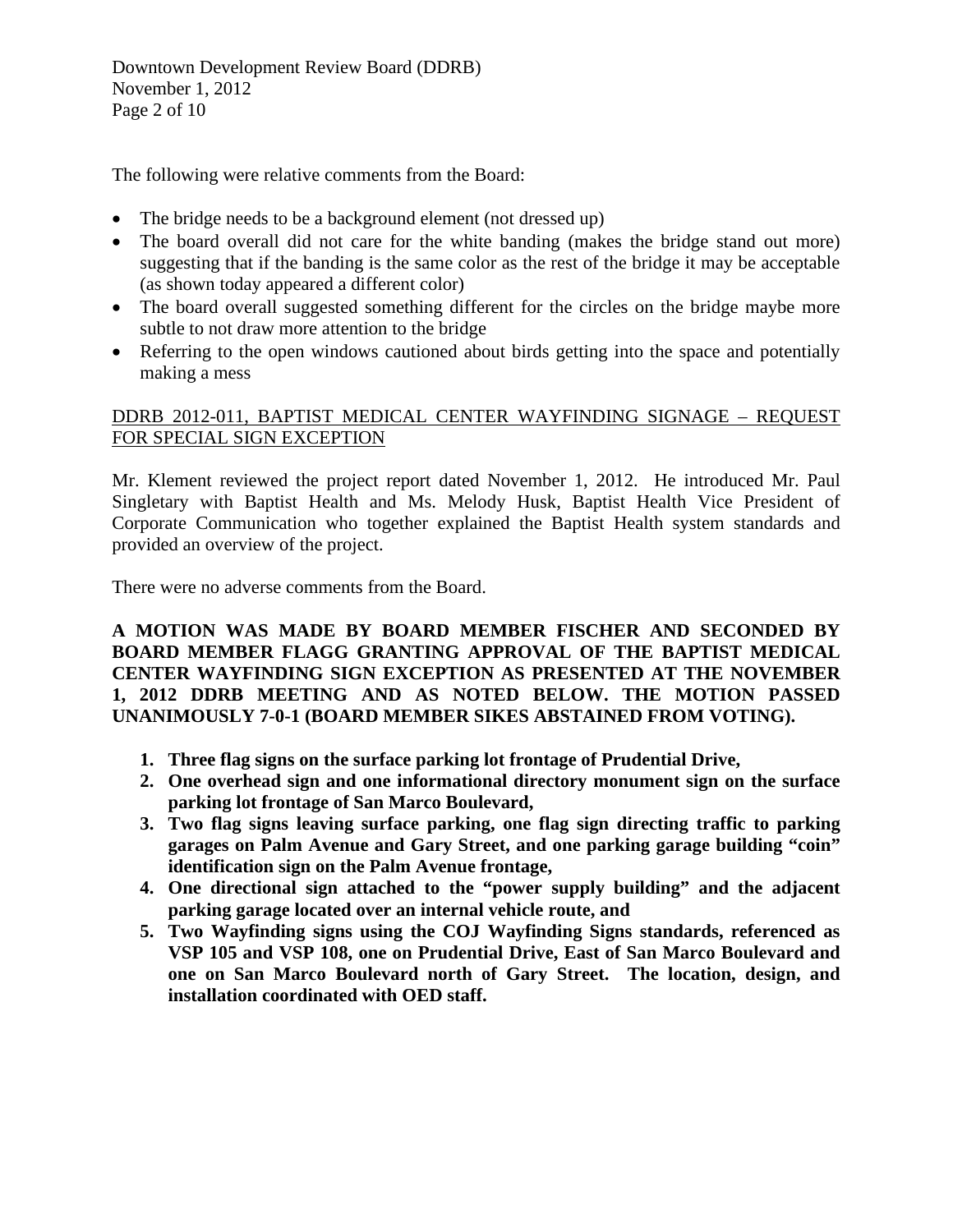#### DDRB 2012-012, RIVERSIDE YMCA REQUEST FOR CONCEPTUAL APPROVAL

Mr. Klement reviewed the project report dated November 1, 2012. He introduced Mr. Paul Singletary with Baptist Health and Ms. Melody Husk, Baptist Health Vice President of Corporate Communication who together explained the Baptist Health system standards and provided an overview of the project.

The following were relative comments from the board:

- Would like to see connection to Brooklyn neighborhood
- Enlarge plan for Riverside and Jackson St. landscape
- Corner of Jackson and Riverside do something different to highlight that a change occurs (point of entry to riverwalk)
- •
- •
- he bridge needs to be a background element (not dressed up)
- The board overall did not care for the white banding (makes the bridge stand out more) suggesting that if the banding is the same color as the rest of the bridge it may be acceptable (as shown today appeared a different color)

The board overall suggested something different for the circles on the bridge maybe more subtle to not draw more attention to the

**A MOTION WAS MADE BY BOARD MEMBER FISCHER AND SECONDED BY BOARD MEMBER FLAGG GRANTING APPROVAL OF THE BAPTIST MEDICAL CENTER WAYFINDING SIGN EXCEPTION AS PRESENTED AT THE NOVEMBER 1, 2012 DDRB MEETING AND AS NOTED BELOW. THE MOTION PASSED UNANIMOUSLY 7-0-1 (BOARD MEMBER SIKES ABSTAINED FROM VOTING).** 

**Three flag signs on the surface parking lot frontage**

## DDRB 2012-006, PARADOR PARTNERS PARKING GARAGE REQUEST FOR APPROVAL OF CONDITIONS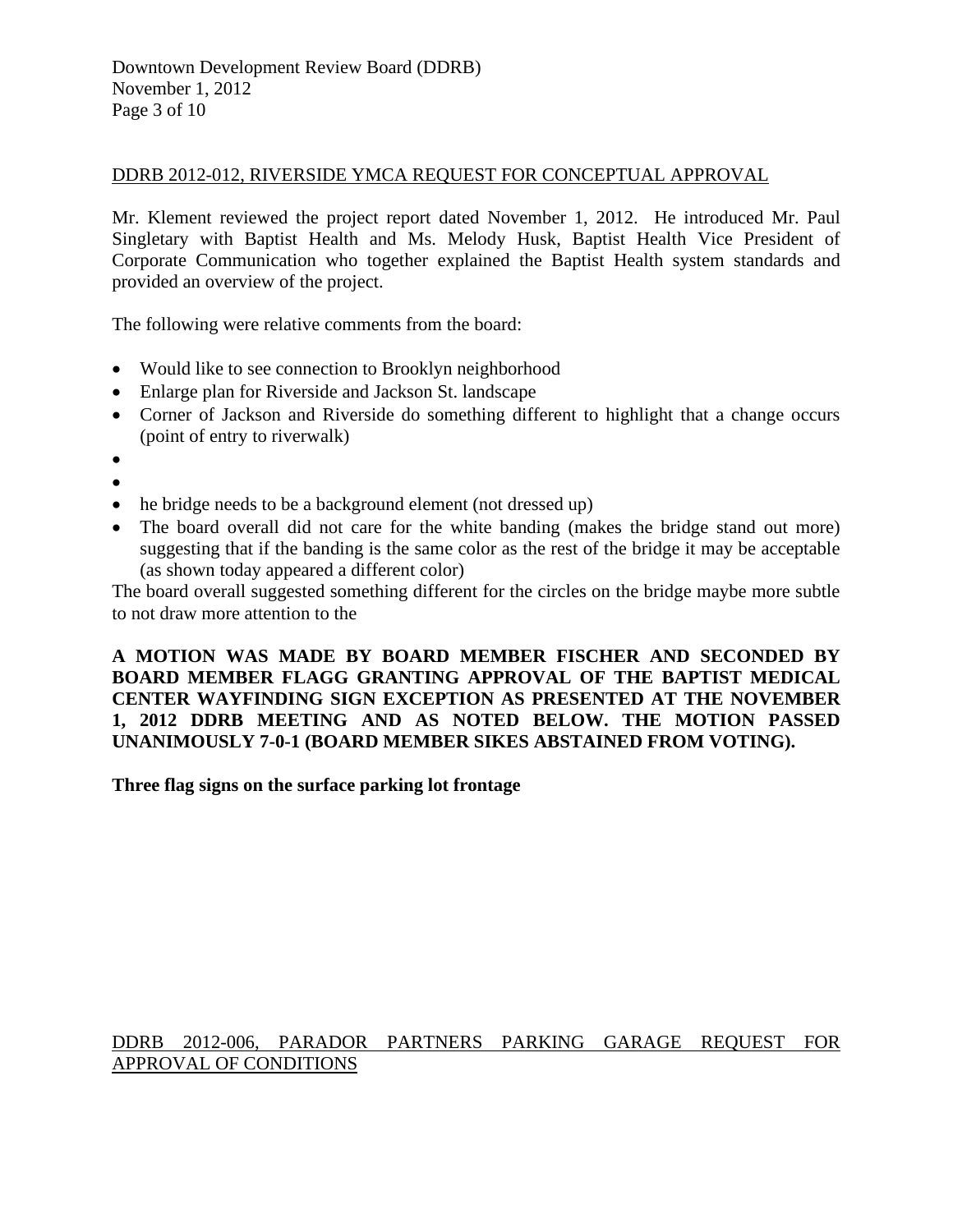Downtown Development Review Board (DDRB) November 1, 2012 Page 4 of 10

Mr. Crawford provided an overview of the project followed by Mr. Klement who reviewed the project report for DDRB 2012-006 dated September 6, 2012. He introduced John Norris and Christopher Holmes, Project Principal with Haskell, who were present to provide an overview of the project. It was noted that Mr. Ashish Bahl, owner and developer of the property was present.

Board Member Udenze advised that he would abstain from voting because he works for the company presenting the project.

## **Public Comments related to DDRB 2012-006, Parador Parking Garage**

Mr. Doug Skiles (2002 San Marco Blvd., Suite 203, Jacksonville, FL) was present to oppose the design submitted for review for the proposed Parador Parking Garage project, as presented. He also read from a letter written by his friend, Bill Delaney.

Mr. Mike Field (4232 Palmer Ave., Jacksonville, FL) was present to oppose the design submitted for review for the proposed Parador Parking Garage project, as presented.

The following were relative comments from the Board:

- Related to the proposed canopy connector space between the garage and the SunTrust Building, would like to see what the design looks like, proposed programming for the space, and how it ties into the proposed garage. (Slide 6 - Conceptual Site Plan). Recommended more of a plaza versus an alley way.
- Would like to see the view from the Landing to the proposed garage (not sure how colors tie into SunTrust colors), (scale, color, and relationship or non-relationship would be key).

Mr. Holmes commented regarding the mature oak trees on Bay Street, the developer would like the flexibility to leave the trees in their current location, and then install the hardscape according to the new plans.

- Regarding the future retail and plaza area would like any development on future retail for that space brought back to the DDRB prior to construction referencing that if the space is successful as an open space plaza there may not be a need to convert the space to a retail box. (slide 6 - Conceptual Site Plan - yellow "future retail" boxes)
- Asked about the timing of the Sister City Plaza and how that would tie into the festival plaza and future development. Asked if 65% occupancy of the garage had to be reached to trigger the development of the Sister City Plaza. (slide 6 - Conceptual Site Plan - green area "future retail & plaza)

Mr. Holmes commented that the Sister City Plaza property (proposed future retail and plaza) is under an option to the developer, but has not been purchased. It is conceived as a retail establishment of some type but there has been no concrete design work or development completed at this time. The 65% occupancy refers to the future retail. (Slide 6 - Conceptual Site Plan - 2 yellow "future retail" boxes)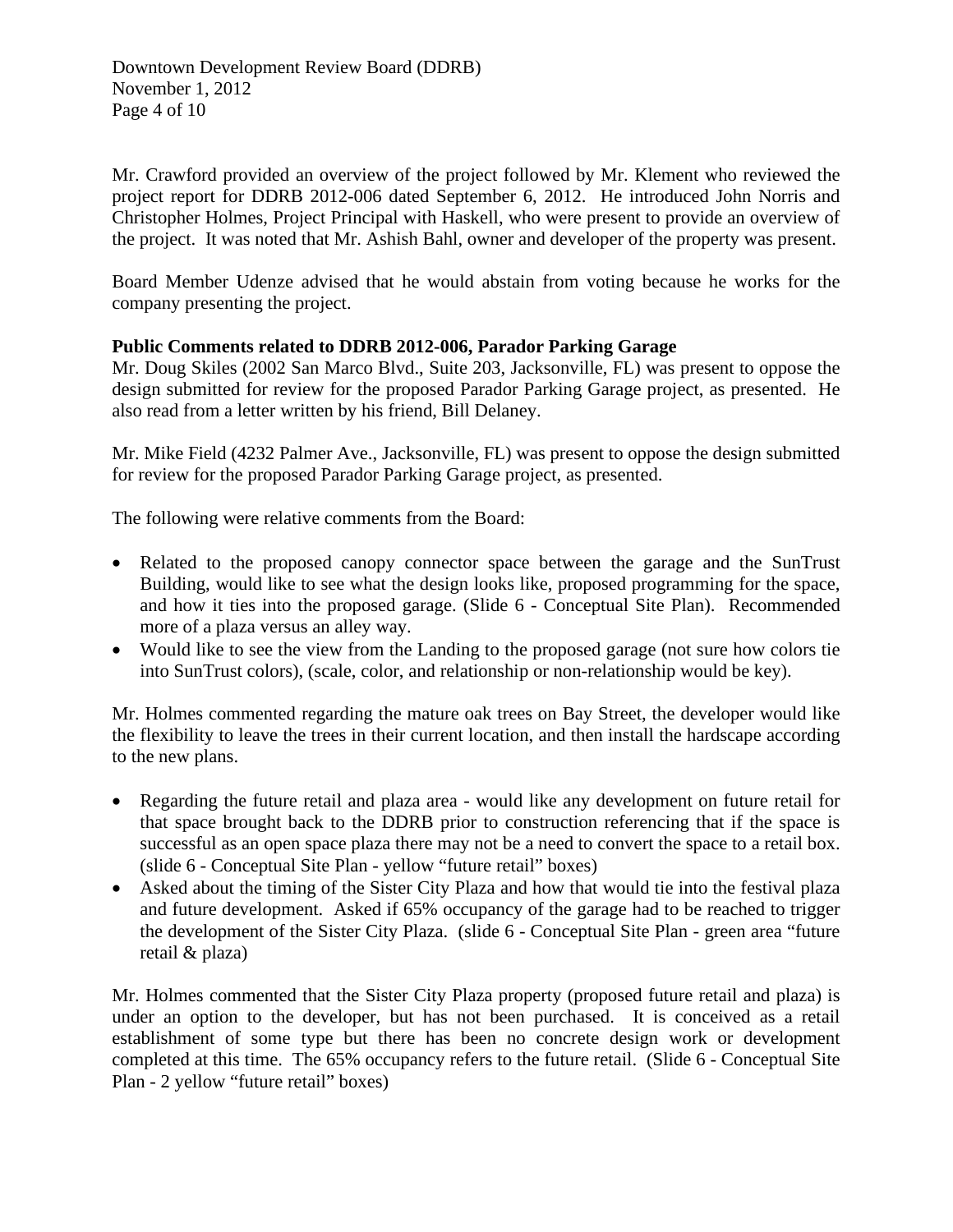Mr. Ashish Bahl (2030 North Serenata Drive, Ponte Vedra Beach, FL) developer for the property explained that the building currently has 20% occupancy. He added that in the four years he has been involved with the building; his hypothesis is that the local retail (whatever that might be) is going to be primarily fed from that building. The goal is to get bodies in the building. Based on the proposals that they have passed to the larger entities - parking is primary. Even though there is parking available in the vicinity, because of the weather in Jacksonville people want a covered walkway and nearby place to park. The building has very little amenities in terms of restaurants, health clubs, etc. but once the building gets populated they plan to open a Starbucks, convenient place to eat, etc., in addition to what is provided at the Landing. He added that once you get foot traffic, pedestrian density, the retail spots will fill up.

He shared that his vision for the future retail plaza looks something like a hotel Mela – a very contemporary, trendy hotel. He added that the second part of the future retail could be a wraparound restaurant that is connected to the boutique-type hotel. The first piece looks like a cool coffee store that will have internet access, which will bring people to the plaza. For now, the density is not there and they are hoping that the parking lot very quickly gets larger corporates to come back downtown. It's hard to talk about the grid build right now because it is so far ahead and he does not know the composition of the types of companies that would ultimately move in (healthcare, high tech, waste management, etc.).

• Since retail is a hot issue, suggested that better articulation of the future retail development (slide 18 - Conceptual NW View) would be beneficial.

Regarding the future retail development (slide 18 - Conceptual NW View), Mr. Holmes commented that since they have currently not been asked to design it at this point, it is shown today as a place holder only and whatever is proposed in the future will have to come back to the DDRB at that time.

- Referring to the August workshop commented that the purpose of the workshop was to stress innovation, the multi-dimensional aspects of a multi-functional building that just happens to have the ability to park in. Found the quote made by Mr. Holmes "downtown needs people not cars" to be an interesting paradox considering a parking garage for more cars downtown is being considered.
- Does not favor a parking garage on a prime piece of property downtown. However, is hopeful given the latitude of creativity and innovations available, opportunities may still exist.
- Has issue with the retail as a second phase because of the public money issue.
- Is disappointed that some of the ideas expressed at the August workshop were not integrated into the new design (plaza and how it connected to the Landing, instead of just a parking garage in and of itself talked about the plaza connecting to other components of downtown, retail at that plaza as well as along Hogan Street).
- Acknowledged that it is difficult given they are designing in an urban core with a small piece of the puzzle with other things going on around it that the developer does not have control over, which makes it hard to design without knowing what is going on over there.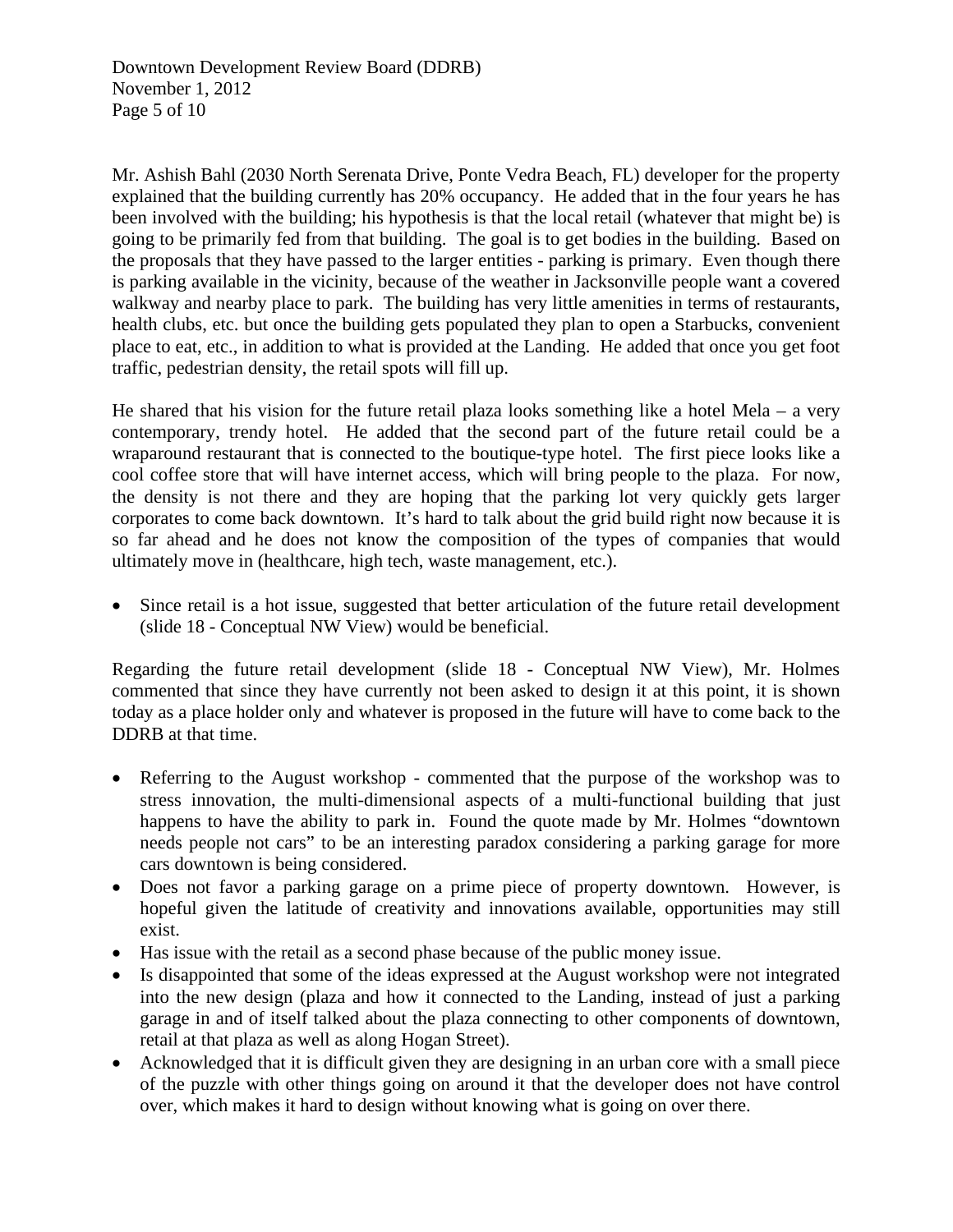Downtown Development Review Board (DDRB) November 1, 2012 Page 6 of 10

- Referring to the corner element (slide 18 Conceptual NW View) suggested they look at transparency.
- The previous designs handled the repetitiveness of the balance of the garage better than what is presented today.
- Opportunity to do something different in regards to retail.
- Suggested a horizontal band of darker burgundy on each floor level below the windows all the way around may help tie it into the SunTrust Building more and pull the dark brownish burgundy color in a little bit more.
- The first floor needs to separate itself from the appearance of the rest of the garage.
- Suggested innovative art in the windows/openings. Look at the building as background for art work.
- Articulate the top of the building, or corners to set the structure off.

**A MOTION WAS MADE BY BOARD MEMBER FISCHER AND SECONDED BY BOARD MEMBER SIKES GRANTING CONCEPTUAL APPROVAL FOR DDRB 2012- 006, PARADOR PARTNERS PARKING GARAGE WITH THE FOUR RECOMMENDATIONS OUTLINED IN THE STAFF REPORT DATED SEPTEMBER 6, 2012 AND CONDITIONS RECOMMENDED BY THE BOARD AS LISTED BELOW. THE MOTION PASSED UNANIMOUSLY 3-1-1 (BOARD MEMBER FLAGG VOTED IN OPPOSITION OF THE MOTION AND BOARD MEMBER UDENZE ABSTAINED FROM VOTING)**

- **1. Applicant to clarify/show compliance with the entrances requirements or receive a deviation to** *Section 656.361.13 Entrances* **to not provide entrances to the building façade facing Bay Street prior to final DDRB approval.**
- **2. Applicant to receive a deviation to** *Section 656.361.20* **to allow for alternative streetscape and landscape requirements for Hogan Street frontage prior to final DDRB approval.**
- **3. Deviation from** *Section 656.361.16 Off-Street Overlay* **to not provide required 50% retail for frontage on Bay Street provided DDRB agrees to the proposed Applicant's Commercial/Retail Mitigation Strategy for Hogan Street, as further detailed under Recommendation No. 4 below.**
- **4. In lieu of seeking a deviation to** *Section 656.361.16 Off-Street Overlay* **requirements to reduce the commercial/retail requirement of 50% of street frontage on Hogan Street, the applicant shall agree to provide building tenant occupancy monitoring reports for the SunTrust Tower to the DIA Board staff on a semi-annual basis with reports delivered in June and December of each year after DDRB approval of Phase 1 of the project until the 65% tenant occupancy rate of the SunTrust Tower located at 76 South Laura Street is achieved. Within one year after a 65% occupancy rate is achieved, the applicant shall commence construction of the DDRB approved plan for the commercial/retail space and complete the space with active tenants in place within 12 months of commencement (Applicant's Commercial/Retail Mitigation Strategy).**
	- **OPTIONS FOR ARTICULATION OF THE RETAIL SPACE**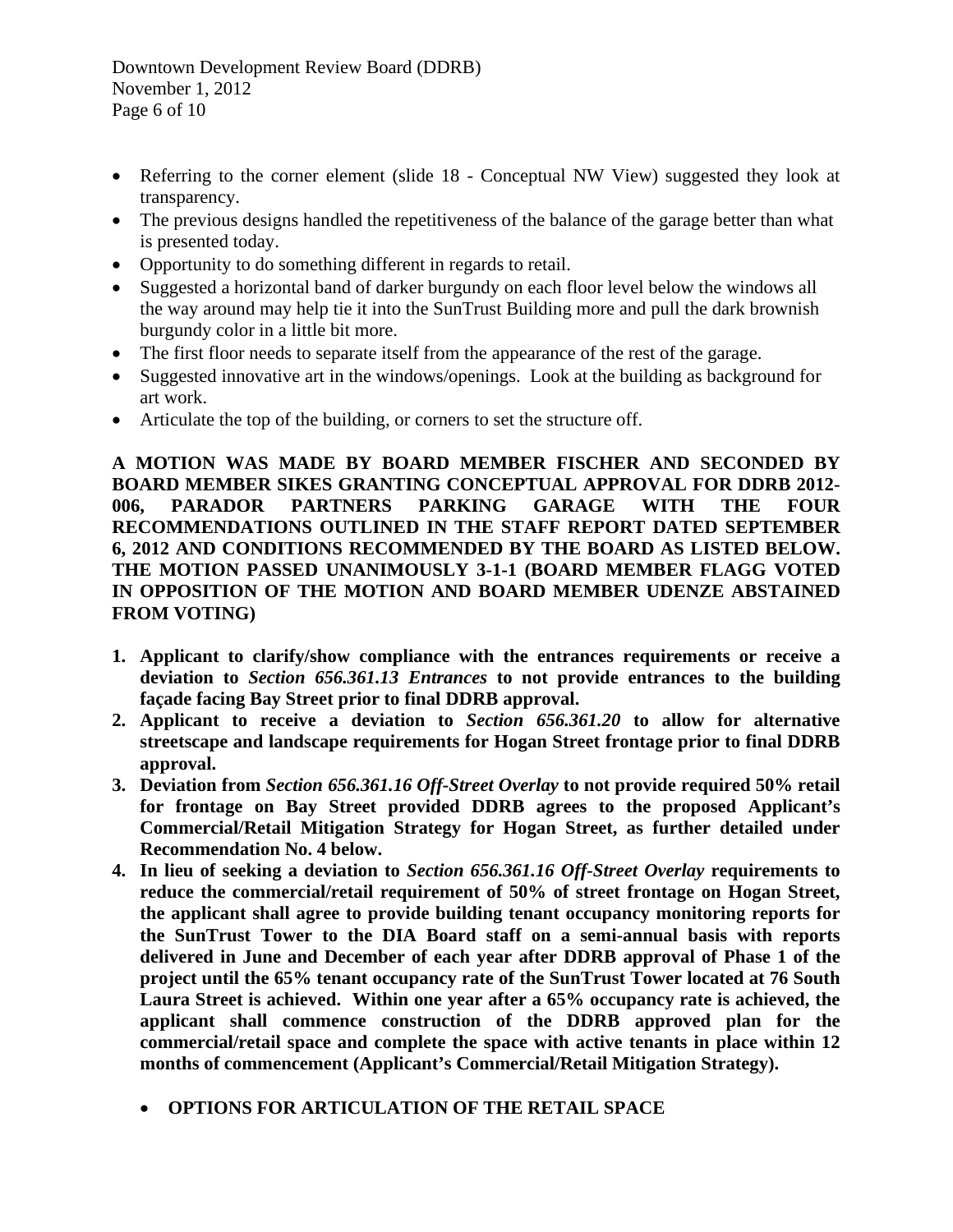Downtown Development Review Board (DDRB) November 1, 2012 Page 7 of 10

- **ELEVATIONS FOR TOP OF THE BUILDING, AND COLOR INTEGRATION (BURGENDY COLOR ONTO THE PRIMARY ELEVATION OF THE BUILDING)**
- **ADDITIONAL PERSPECTIVES BETWEEN THE PARKING GARAGE AND THE SUNTRUST BUILDING**
- **DESIGN ELEMENT FOR THE ENTRANCE CORNERS**

Board Member Flagg voted in opposition of the motion commenting that he felt there was too much on the table to proceed and did not feel comfortable moving forward with conceptual approval with the project as presented.

DDRB 2012-009, JTA BRT REQUEST FOR FINAL APPROVAL OF COLOR AND **MATERIALS**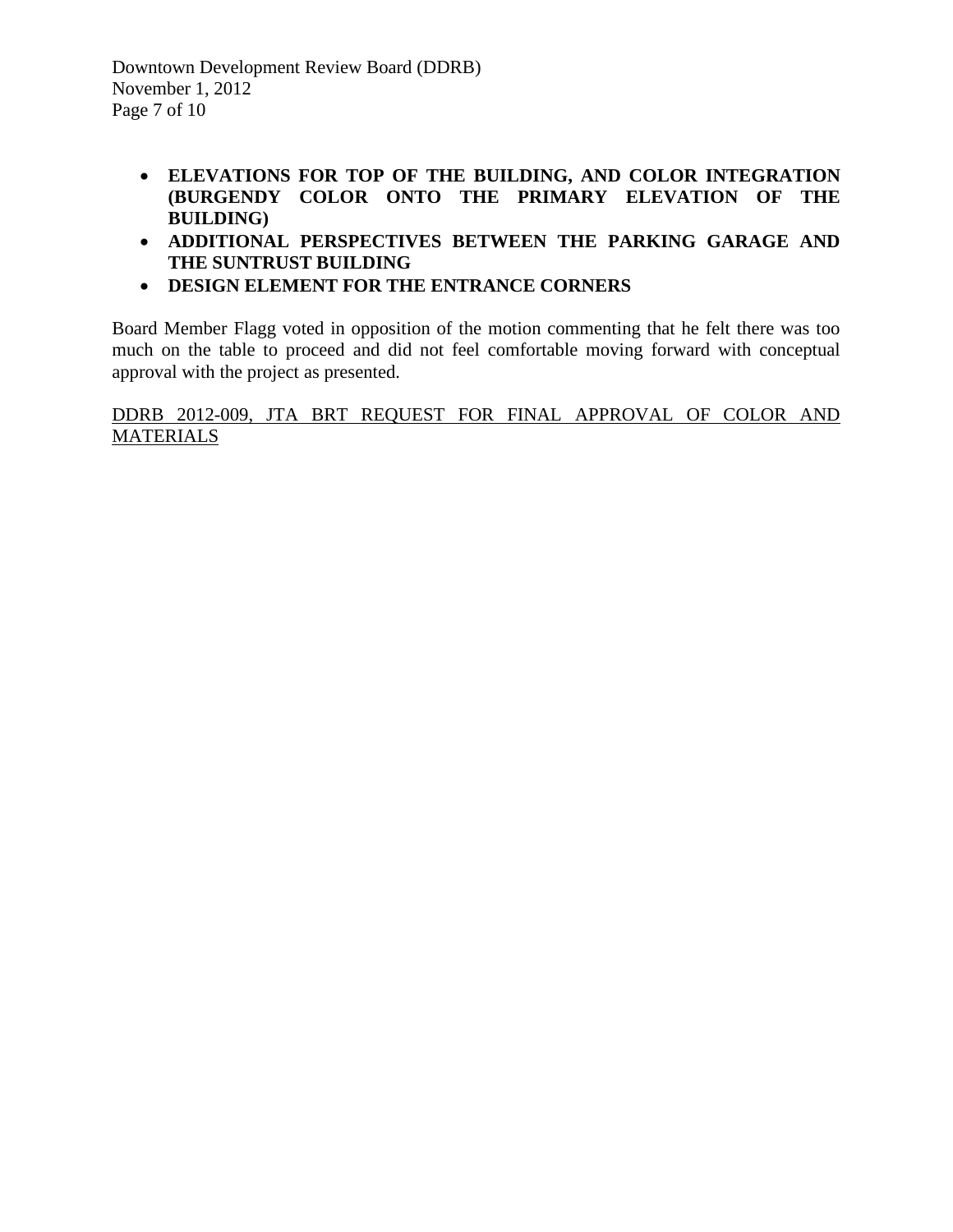Mr. Klement reviewed the project report dated September 6, 2012. He introduced Ms. Suraya Teeple who provided the Board with the information and materials, as requested at the August 2, 2012 DDRB Meeting, where the DDRB granted conditional approval for the free-standing informational sign associated with the locations, not to exceed 12 feet in height and 3 feet in width, subject to final DDRB approval of the color, material and lighting of the sign prior to installation.

There were no adverse comments from the Board.

## **A MOTION WAS MADE BY BOARD MEMBER SIKES AND SECONDED BY BOARD MEMBER FISCHER GRANTING APPROVAL OF THE BRT SHELTER DESIGN COLOR AND MATERIAL SAMPLES AS PRESENTED. THE MOTION PASSED UNANIMOUSLY 5-0.**

## DDRB 2012-010, AETNA BUILDING IDENTIFICATION SIGNS AND DEVIATIONS

Mr. Klement reviewed the project report dated September 6, 2012.

Board Member Sikes noted that he works for Baptist Health and they lease space in the subject Aetna Building and asked if he needed to refrain from voting.

Mr. Gabriel replied that he did not have to recuse himself unless he had anything monetary to gain. Board Member Sikes commented that he did not.

Mr. Klement introduced Mr. Randall Ginzig, President of General Sign Service Corporation in Jacksonville, representing Lauretano Sign Group, which is the national company that handles the Aetna account nationwide. He advised that the change that Aetna is requesting is due to an international rebranding and is in line with what they are doing at all of their other 30 locations, including their corporate headquarters in CT.

The following were relative comments from the Board:

- While understanding that purple is Aetna's new branding, it is foreign and very large and next to the blue Baptist Health sign adjacent to it, it is not compatible to be used in the same setting (reference slide 12).
- Although the math is correct, it is deceiving that the sign on the left (new) is 200 square feet less than the current sign on the right (slide 12).
- Proposed sign is overpowering and the purple color not in concert with the rest of the aesthetics of the building.
- Suggested reducing the size of the height of the lower case letters of the new sign to be the same height as the lower case letters of the old Aetna sign.
- Does not have an objection to the sign glowing purple at night.
- Change the color during the day so that it appears dark (gray or black/white) and let it glow purple at night.
- There are already too many signs on the top of the subject building.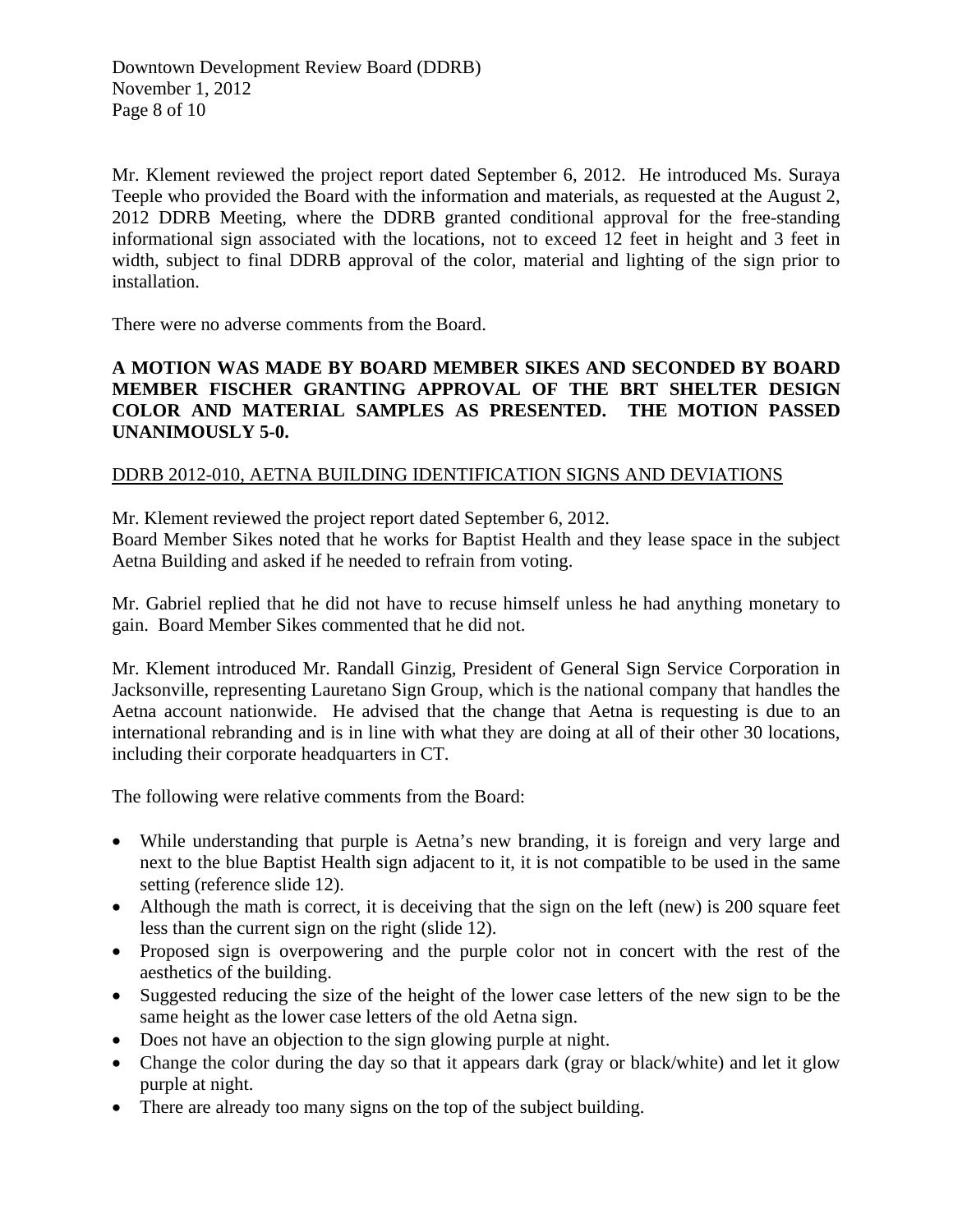• Suggested the visual impact may not be as severe if the height of the letters were lessened and if during the day the outline of the letters were purple while the field of the letters were a lighter color and at night let the LED lighting take the purple cast.

The general consensus of the Board was to defer approval suggesting that the font of the letters as proposed be more in proportion to the scale of the façade of the building where the signs are to be placed, and suggested the color be screened during the day to minimize the purple color, while at the same time allowing the purple color to be seen in the evening.

**A MOTION WAS MADE BY BOARD MEMBER FISCHER AND SECONDED BY BOARD MEMBER SIKES DEFERRING APPROVAL OF THE AETNA BUILDING SIGN DEVIATION REQUEST RECOMMENDING THAT THE FONT OF THE PROPOSED AETNA SIGNAGE BE REDUCED TO BE MORE IN PROPORTION TO THE SCALE OF THE FAÇADE AND THE COLOR SCREENED DURING THE DAY TO MINIMIZE THE PURPLE, WHILE AT THE SAME TIME ALLOWING THE PURPLE TO BE SEEN AT NIGHT. THE MOTION PASSED UNANIMOUSLY 5-0.** 

#### SELECTION OF VICE CHAIR AND SECRETARY

Per Section 4.0 of the DDRB Bylaws, the Nominating Committee met on August 14, 2012. The Nominating Committee advised that they nominated Board Member Fischer as Vice Chair and Board Member Rink as Secretary. The floor was open for additional nominations. There were no nominations from the Board Members present.

#### **A MOTION WAS MADE BY BOARD MEMBER SIKES AND SECONDED BY BOARD MEMBER FLAGG NOMINATING BOARD MEMBER FISCHER AS VICE CHAIR OF THE DDRB. THE MOTION PASSED UNANIMOUSLY 5-0.**

## **A MOTION WAS MADE BY BOARD MEMBER SIKES AND SECONDED BY BOARD MEMBER FLAGG NOMINATING BOARD MEMBER RINK AS SECRETARY OF THE DDRB. THE MOTION PASSED UNANIMOUSLY 5-0.**

#### **III. INFORMATION/DISCUSSION ITEMS**

DDRB 2010-001, Pedestrian Bridge connecting the Duval County Unified Courthouse Facility was pulled from the agenda by the applicant prior to the meeting date.

## **IV. OLD BUSINESS**

No old business was discussed.

## **V. NEW BUSINESS**

Paul Crawford provided the Board with a brief overview of the new Downtown Investment Authority Board and the DDRB's role, which will be the same as it is today.

## **VI. PUBLIC COMMENTS**